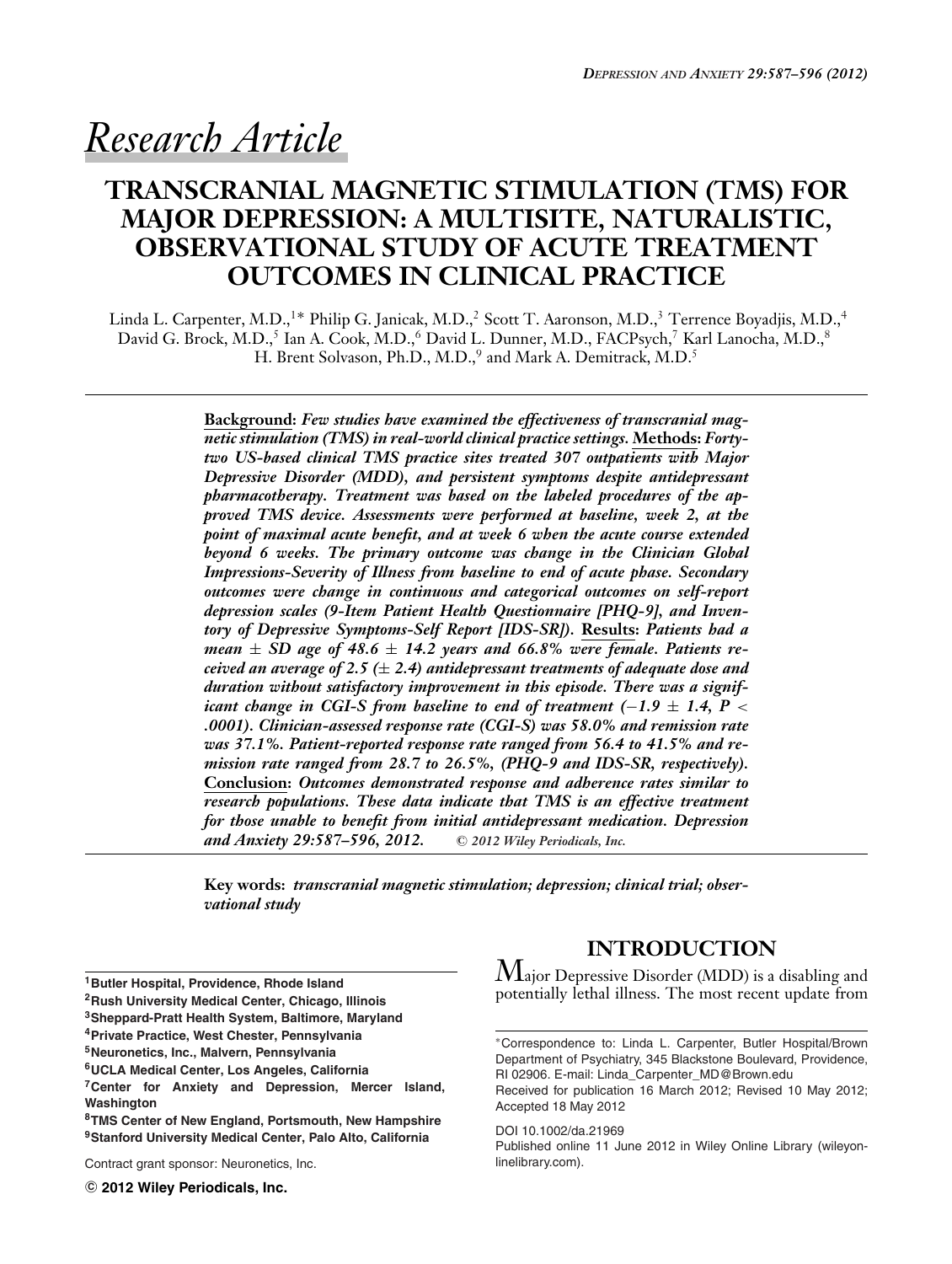the World Health Organization's Global Burden of Disease (GBD) Study<sup>[1]</sup> reported that unipolar major depression alone is the leading cause of disability worldwide. As an illness with onset in the early decades of life, and with a recurrent and sometimes chronic course, the public health implications of depression are profound.

It is estimated that 20–40% of patients do not benefit from, or cannot tolerate, adequate trials of antidepressant medications even after repeated attempts.[2] Further, the NIMH-sponsored Sequenced Treatment Alternatives to Relieve Depression (STAR\*D) Study reported that 40.1% of patients remitting after failing one prior adequate antidepressant medication course relapsed during the next 12 months (mean time to threshold relapse of 4.1 months).[3]

Transcranial magnetic stimulation (TMS) is a noninvasive, nonsystemic device delivering magnetic resonance imaging (MRI) strength, pulsed, magnetic fields to induce an electric current in the cerebral cortex.When used as an antidepressant, TMS produces clinical benefit without the systemic adverse effects associated with medications, and has no adverse cognitive effects. $[4, 5]$ The evidence for the clinical efficacy of TMS in treating major depression spans more than 30 randomized, controlled trials in over 2,000 patients. To date, these data have been examined and summarized in over 10 metaanalyses and two qualitative reviews in the peer-reviewed literature between 2001 and 2011.<sup>[6-19]</sup> Overall, these reports represent a comprehensive and consistent literature in which conclusions support the specific use of high-frequency TMS to the left dorsolateral prefrontal cortex in patients who have not benefited from antidepressant medication.

Although the peer-reviewed literature describing the efficacy of TMS in controlled trials is large and includes replications of positive findings, there are no multisite studies characterizing its utility and effectiveness in routine clinical practice. Such data from naturalistic studies are important as they permit the inclusion of subjects with a wider range of symptomatology and comorbidity than those found in controlled trials. The goal of this study was to summarize outcomes experienced by a large population of depressed patients treated with TMS therapy in various clinical settings.

### **SUBJECTS AND METHODS**

#### **STUDY SUBJECTS**

Three hundred thirty-nine patients consented to serial assessments during clinical treatment with TMS. Patients were eligible to participate and considered evaluable for the study data analysis if (1) their primary clinical diagnosis was Major Depressive Episode (single or recurrent episode without psychotic features, consistent with DSM-IV criteria); (2) they did not have medical conditions that would preclude the safe use of TMS therapy; (3) they had not received past treatment with TMS for depression; (4) they met standardized criteria for failure to receive clinical benefit from antidepressant medication treatment in the current illness episode; (5) they had a baseline and at least one postbaseline rating; (6) their attending psychiatrist determined that TMS represented the most appropriate clinical treatment option; and (7)

the attending psychiatrist intended to initiate treatment using the currently labeled TMS treatment parameters. There was no limit on the number of lifetime antidepressant treatment failures in study participants. Treatment resistance was determined with the Antidepressant Treatment Record (ATR, Neuronetics, Inc., Malvern, PA), adapted from and validated against the research version of the Antidepressant Treatment History Form (ATHF).<sup>[20]</sup> This naturalistic study design permitted patients to continue concurrent psychiatric medications during treatment with TMS if they were directed to do so by the prescribing psychiatrist. Decisions to administer TMS adjunctively reflected a determination that these agents could not be safely discontinued.

Institutional review board (IRB) approval was obtained at all participating sites. The costs of all treatment sessions and associated direct clinical care were borne entirely by the patient or their insurer. Study physicians were provided a modest financial remuneration by the study sponsor on a contracted basis for study-related document preparation and rating scale completion. Patients were provided a modest remuneration by the study sites for completion of study-specific rating scales. All compensation amounts were reviewed by the study site IRB. After a complete description of the study procedures, written informed consent was obtained from all subjects. The disposition of patients across the acute treatment course is shown in Fig. 1. Thirty-two patients did not meet all eligibility criteria and were not included in the final evaluable population ( $N = 307$ ). Two hundred sixty-five patients (86.3% of the original evaluable population) completed acute treatment and enrolled in a 52-week naturalistic continuation outcome study. Results of this long-term follow-up study are pending and will be reported elsewhere.

#### **STUDY LOCATIONS, TMS DEVICE, AND CLINICAL TREATMENT PARAMETERS**

Forty-two clinical practices were included in this study. Thirty-two (76%) were in private clinical practices, seven (17%) were in academic medical centers, and three (7%) were in nonacademic institutional settings. The types and proportions of practice locations participating in this study mirror the distribution of current practice types offering TMS therapy in the United States.

All treatments were delivered using the NeuroStar TMS Therapy system (Neuronetics, Inc., Malvern, PA). Motor threshold (MT) was determined over the left hemisphere at the initial treatment session and used for determination of treatment intensity. An iterative, automatic software-based mathematical algorithm (MT Assist, Neuronetics) is integrated with this system for use in MT determination. External coordinates for placement of the coil over the treatment location are calculated by the device for a site 5 cm anterior from the MT location, along a left superior oblique plane. The standard treatment protocol described in the product user manual specifies stimulation at 120% of MT; pulse frequency of 10 pulses per second; and a cycle of 4 sec on (active stimulation) and 26 sec off (no stimulation). This system provides these default parameters, which generates 75 stimulation cycles, resulting in 3,000 pulses per treatment session. Although all clinicians initiated treatment with left-sided high-frequency stimulation, this default treatment protocol could be modified for tolerability or logistical reasons, or as a consequence of clinician-determined variation in practice technique.

#### **OUTCOME MEASURES**

Outcome assessments were obtained at baseline, week 2, at the point of maximal acute treatment benefit, and again at week 6 in cases where the acute course of TMS extended beyond 6 weeks. Efficacy measures included the clinician-reported Clinical Global Impressions-Severity of Illness Scale (CGI-S), and patient-reported Inventory of Depressive Symptoms-Self Report version (IDS-SR), and the 9-Item Patient Health Questionnaire (PHQ-9).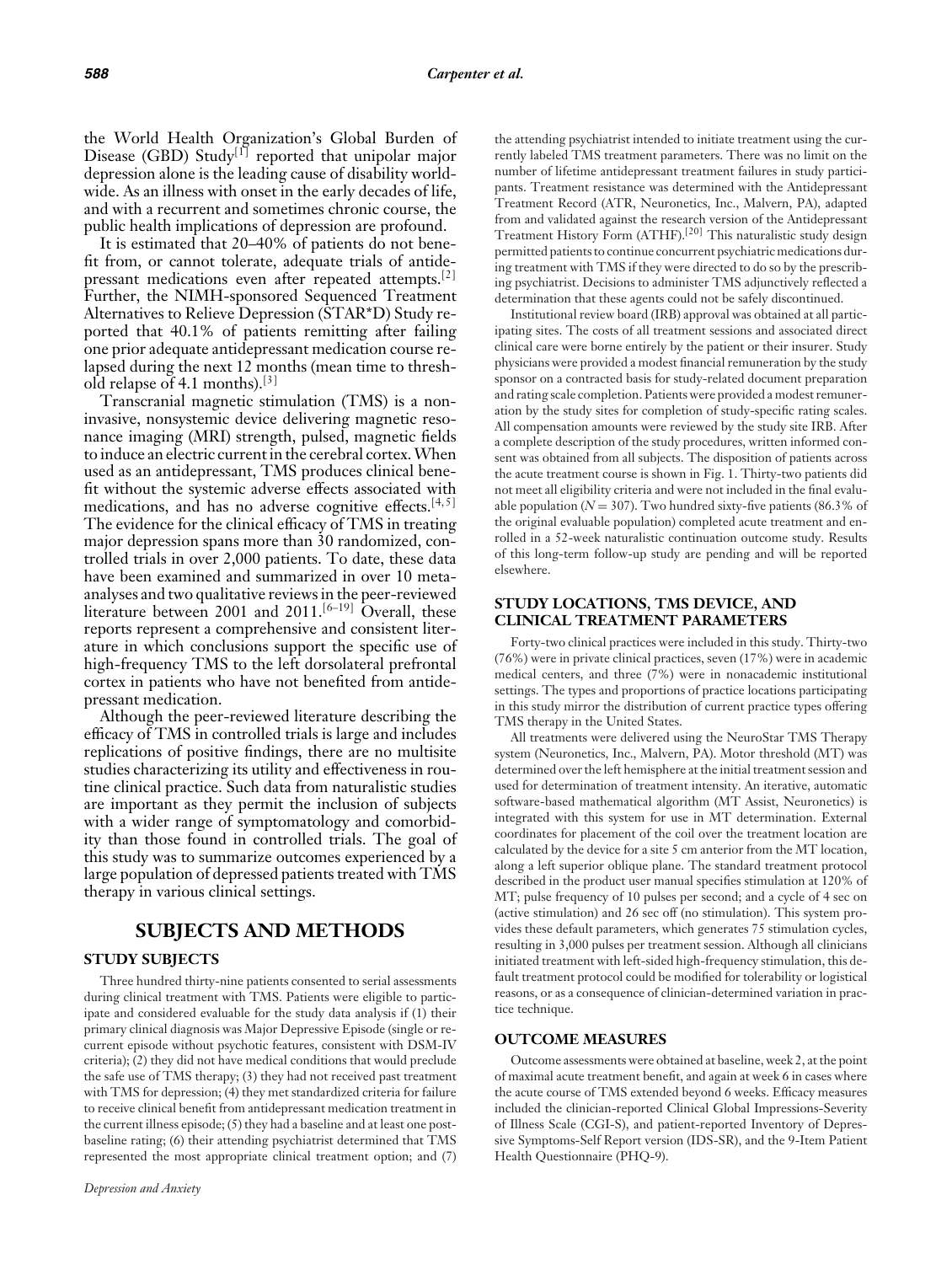

**Figure 1. Summary of patient disposition during acute-phase treatment.**

The primary outcome measure was the change from baseline to endpoint on the CGI-S. Secondary outcome measures included baseline to endpoint change on the PHQ-9 and IDS-SR scales and various categorical outcomes for each rating scale, as commonly used in prior published studies with these scales. For the CGI-S, response was defined as achieving an endpoint rating of 3 or less (corresponding with "mildly ill" or better), whereas remission on that scale was defined as achieving an endpoint rating of "borderline mentally ill" (2) or "normal/not at all ill" (1).<sup>[21]</sup> For the PHQ-9, response was defined as achieving an endpoint score less than 10, whereas remission was defined as achieving an endpoint score less than 5.<sup>[22]</sup> Finally, for the IDS-SR, response was defined as achieving a 50% or greater drop in endpoint score compared to the patient's baseline rating, whereas remission was defined as an endpoint score of less than 15 (http://www.ids-qids.org/index2.html# table4).

Safety was studied by summary analysis of medically serious, devicerelated adverse events or device malfunctions during this study. Incidence of such events was compared to the incidence of similar medically serious events that occurred in routine postmarket surveillance data for all devices installed in the United States at the time of this study.

#### **STATISTICAL ANALYSIS**

An analysis of covariance model examined the change from baseline in reported scores for the acute treatment phase for all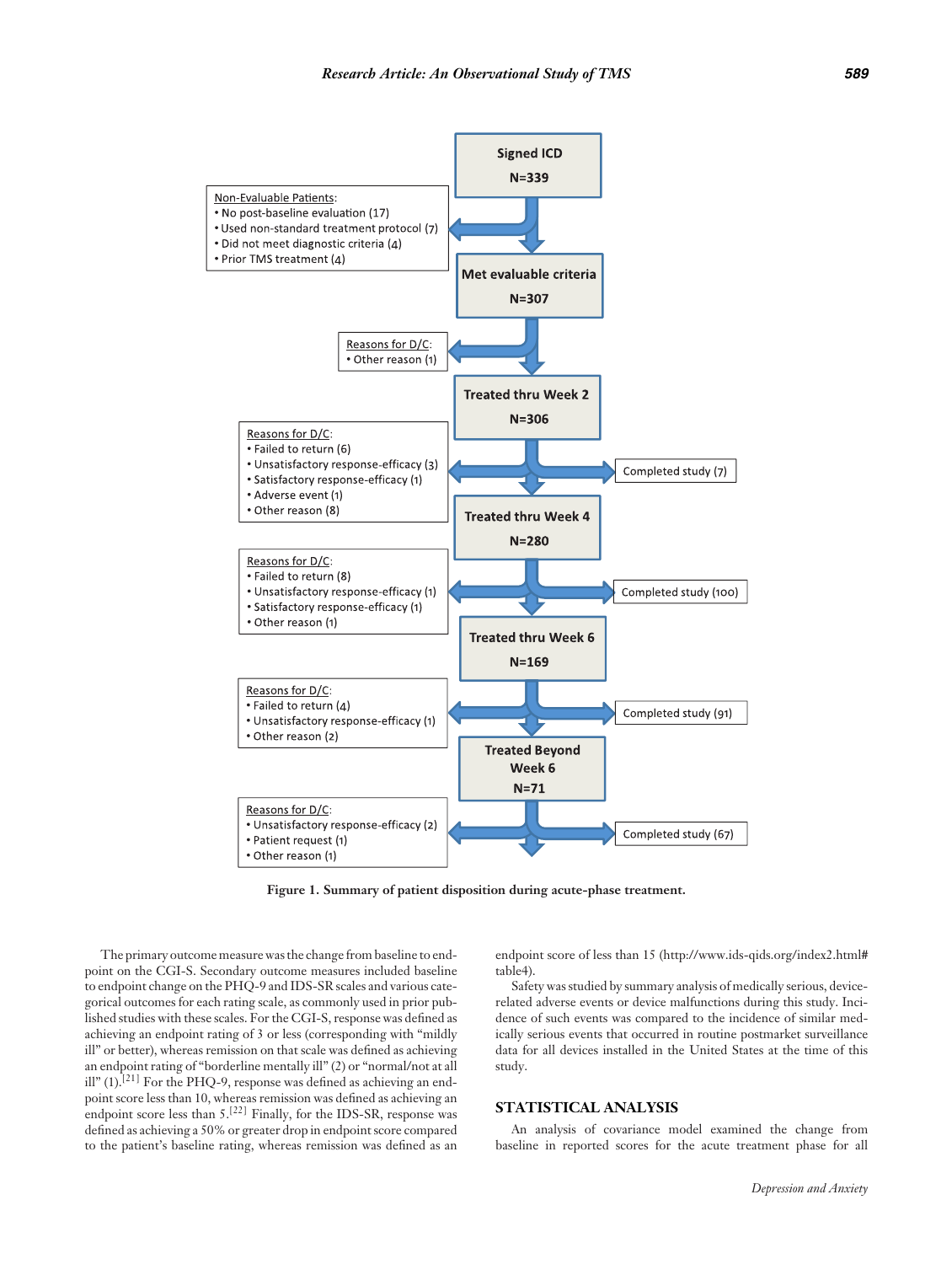continuous variables. Baseline score, ATR group status (0–1 failures of adequate antidepressant treatment versus 2 or more failures in the current episode), and site were used as covariates. For all continuous efficacy outcome measures, within group testing was performed using the Student's *t*-test for normally distributed data and the Wilcoxon Signed Rank test for non-normally distributed data. Normality testing was evaluated using the Shapiro–Wilk Statistic. All tests were twosided, at the 5% level of statistical significance. All analyses were conducted in a last observation carried forward (LOCF) manner for both the intent-to-treat population as well as the per protocol study population (i.e. subjects who provided a rating assessment at all evaluation time points). Categorical variables were tested using a chi-square analysis across the time points of the acute treatment phase. Kaplan–Meier survival estimates were used to examine the time course of achieving first remission during the acute treatment phase for the efficacy outcomes. To calculate probabilized estimates of the time to first remission during acute treatment, the Kaplan–Meier function censors observations at each time point representing patients who have not achieved remission. Therefore, as the number of censored or noncontributory observations increases, the probabilized estimate of the time to first remission tends to diverge upward from that seen in the raw observed data.

Prior research suggests that there are several clinical variables that influence a patient's response to treatment.<sup>[11,23-25]</sup> Therefore, additional secondary analyses were conducted to identify potential moderators of treatment outcome with TMS. The candidate pretreatment variables and their method of stratification included baseline symptom severity (as a continuous variable), ATR status at baseline (baseline  $ATR \le 1$  versus  $\ge 2$ ), the presence of a secondary anxiety disorder diagnosis (Yes/No), gender (M/F), age (age  $\leq$  55 years versus > 55 years), and the presence of a prior psychiatric hospitalization for depression (Yes/No). We first used an analysis of variance model to explore the candidate moderator variables, with the criterion that a potential moderator variable should demonstrate a main effect at a *P* < .10 and its influence should be consistently present across all three outcome measures (i.e. CGI-S, PHQ-9, and IDS-SR) during the acute phase. Because the decision regarding the actual duration of TMS treatment in the acute phase was governed by the psychiatrist's estimate of the time point of maximum benefit, we also examined whether any specific candidate predictor variables systematically varied as a function of treatment duration. We hypothesized that, if outcome varies by treatment duration, then potential moderator variables should similarly vary in the population.

### **RESULTS**

#### **DEMOGRAPHIC AND CLINICAL CHARACTERISTICS OF STUDY POPULATION**

General demographic and clinical descriptive information at study enrollment is shown in Table 1. A recurrent course of illness was reported in over 90% of patients. By CGI-S criteria, baseline depression severity was rated as moderately ill or worse (CGI-S  $\geq$  4) in 99% (303 of 307) of the population. Patients had received a mean (*SD*) of 2.5 (*SD*: 2.4) attempts at an adequate dose and duration, as defined by ATR criteria. Over 54% of patients met ATR criteria for resistance to two or more antidepressant trials during the current episode.

#### **SUMMARY OF TMS TREATMENT PARAMETERS**

The average number of TMS sessions across the acute phase was 28.3 (*SD*: 10.1, Range: 2–94), corresponding

#### **TABLE 1. Demographic and clinical characteristics of study population (***N* = **307)**

| Demographic variables                          |                 |
|------------------------------------------------|-----------------|
| $N$ (%) females                                | 205 (66.8)      |
| Age (years, mean $\pm SD$ )                    | $48.6 \pm 14.2$ |
| Age range                                      | $18 - 90$       |
| Disease history                                |                 |
| Recurrent illness course, $N$ (%)              | 285 (92.8)      |
| Comorbid anxiety disorder, $N(\%)$             | 46(15.0)        |
| History of inpatient hospitalization for       | 134(43.6)       |
| depression, $N(\%)$                            |                 |
| History of prior treatment with ECT, $N$ (%)   | 16(5.2)         |
| Antidepressant treatment history               |                 |
| Number of overall antidepressant treatment     |                 |
| attempts in current illness episode, mean (SD) | 3.6(3.1)        |
| (Range)                                        | $(0 - 21)$      |
| Number of dose/duration adequate               | 2.5(2.4)        |
| antidepressant treatments in current episode,  |                 |
| mean $(SD)$                                    |                 |
| (Range)                                        | $(0 - 14)$      |
| Baseline symptom scores                        |                 |
| CGI-Severity, mean (SD)                        | 5.1(0.9)        |
| IDS-SR total score, mean (SD)                  | 45.7 (11.0)     |
| PHQ-9 total score, mean (SD)                   | 18.3(5.2)       |

to an average duration of treatment of 42 days (*SD*: 14.2, Range: 2–130). Two hundred eighty (91.2%) patients received treatment over the left dorsolateral prefrontal cortex only. The average number of pulses per session was 3216 (*SD*: 466). The baseline MT was 1.1 standard motor threshold (SMT) units (*SD*: 0.2, Range: 0.6–1.8).

#### **ACUTE-PHASE TREATMENT OUTCOMES: CONTINUOUS VARIABLES**

There was a statistically significant improvement from baseline in CGI-S total score  $(-1.9 \pm 1.4, P < .0001)$ (Table 2). A similar pattern and magnitude of clinical improvement was observed in the two patient self-reported outcome measures, the PHQ-9 and the IDS-SR (Table 2.)

#### **ACUTE-PHASE TREATMENT OUTCOMES: CATEGORICAL VARIABLES**

Examination of categorical outcomes reflected the improvement on the continuous outcome measures (Table 2). Categorical response and remission rates were consistent in clinical magnitude on all three outcome measures (i.e. CGI-S, PHQ-9, and IDS-SR). More than half of patients achieved responder status at the end of acute treatment, and approximately one third of patients achieved remission. For example, on the primary outcome measure (i.e. CGI-S) 58.0% of patients were categorized as responders with an end of treatment score of mildly ill or better (CGI-S  $\leq$  3), whereas 37.1% of patients reached remission (an endpoint score of 1 [normal, not at all ill] or 2 [borderline, mentally ill]) (Table 2).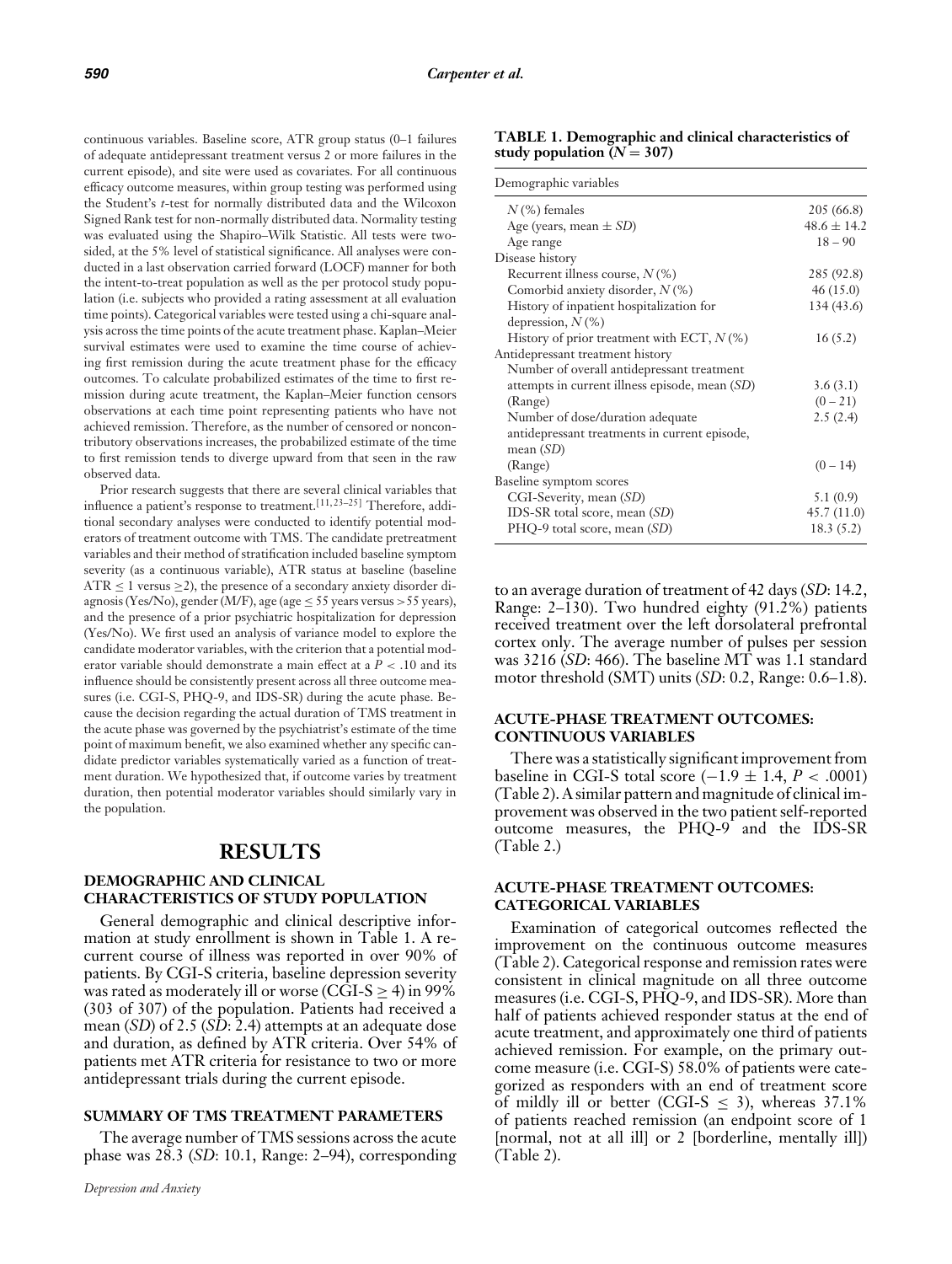|                                      | Baseline   | Week 2      | End of<br>acute phase     |
|--------------------------------------|------------|-------------|---------------------------|
| Clinical rating                      |            |             |                           |
| CGI-Severity of Illness              |            |             |                           |
| Total score, mean (SD)               | 5.1(0.9)   | 4.4(1.1)    | 3.2(1.5)                  |
| Change from baseline,<br>mean (SD)   |            | $-0.7(0.9)$ | $-1.9(1.4)$               |
| $P$ -value                           |            | $-.0001$    | $-.0001$                  |
| Response rate, $N$ (%)               |            | 52 (16.9)   | 178 (58.0)                |
| Remission rate, $N$ (%)              |            | 12(3.9)     | 114(37.1)                 |
| PHQ-9 Self-Rating Scale              |            |             |                           |
| Total score, mean (SD)               | 18.3(5.2)  | 12.7(6.3)   | 9.6(7.0)                  |
| Change from baseline,<br>mean (SD)   |            | $-5.6(5.9)$ | $-8.7(7.2)$               |
| $P$ -value                           |            | $-.0001$    | $-.0001$                  |
| Response rate, $N(\%)$               |            | 101(32.9)   | 173(56.4)                 |
| Remission rate, $N(\%)$              |            | 31(10.2)    | 88 (28.7)                 |
| <b>IDS-Self Rating Scale</b>         |            |             |                           |
| Total score, mean                    | 45.7(11.0) | 35.0(13.2)  | 27.4 (15.8)               |
| (SD)                                 |            |             |                           |
| Change from baseline,<br>mean $(SD)$ |            |             | $-10.7(10.0) -18.3(14.9)$ |
| $P$ -value                           |            | $-.0001$    | $-.0001$                  |
| Response rate, $N$ (%)               |            | 38 (12.5)   | 127(41.5)                 |
| Remission rate, $N(\%)$              |            | 26 (8.6)    | 81 (26.5)                 |

**TABLE 2. Summary of acute-phase outcomes—final acute treatment determined by clinician assessment of maximum improvement**

Note: All data are computed in a last observation carried forward (LOCF) analysis. *P*-values reflect comparison of change from baseline between baseline score and subsequent outcome time points performed using Student's *t*-test.

Responder defined as: score of  $\leq$  3 (CGI-S), score of <10 (PHQ-9), or  $\geq$ 50% decrease in score compared to baseline (IDS-SR).

Remitter defined as: CGI-S score  $\leq$  2, PHQ-9 score  $<$  5, or IDS-SR score  $<$ 15.

In order to examine the sensitivity of CGI-S clinician ratings for measurement of response and remission outcomes, we conducted an exploratory analysis whereby categorical "responder" status was defined by a requirement for improvement on CGI-S score by two or more levels from baseline, in addition to the requirement that endpoint CGI-S rating correspond with an overall severity level with "mildly ill" or better. With application of this more stringent criterion, the CGI-S response outcome is 50.2% ( $N = 154$  patients); 24 patients (7.8%) of the total study population) previously considered responders were no longer categorized as such. Similarly, use of a more stringent definition for "remitter," which requires both improvement by two or more CGI-S levels together with a final severity rating of "borderline mentally ill" or "normal/not at all ill," reveals a remission rate of 36.5% ( $N = 112$ ) and reclassifies two patients as nonremitters.

The Kaplan–Meier estimate for the cumulative remission rate across the acute treatment phase was 69.2,

49.3, and 54.7%, as measured by the CGI-S, PHQ-9, and IDS-SR, respectively (Fig. 2). Similarly, the mean time (±*SD*) to first remission was 54 days (*SD*: 1.2), 49 days (*SD*: 1.0), and 60 days (*SD*: 1.6), as measured by the CGI-S, PHQ-9, and IDS-SR, respectively.

#### **ACUTE-PHASE TREATMENT OUTCOMES: ANALYSIS OF MODERATORS OF TREATMENT OUTCOME**

In the overall population, baseline score (as a continuous variable) and age (age  $\leq 55$  years versus  $> 55$ years and older) each showed a significant main effect on outcome at the criterion level described above (data not shown). Treatment benefit was better in patients with lower pretreatment baseline scores, and in the younger age cohort. In general, ATR status had only a modest influence on treatment outcome, with the more treatmentresistant cohort ( $ATR \geq 2$ ) demonstrating a modest reduction in the percentage of patients achieving remission as compared to the less treatment-resistant cohort (Fig. 3).

#### **SAFETY SUMMARY**

There was one medical event considered probably or definitely related to the device and that was filed with the FDA as a Medical Device Report. This event was a generalized tonic–clonic seizure that occurred in a female patient during her 10th TMS treatment session. The patient had no prior history of seizure, however she had several clinical factors that may have contributed to altering her seizure threshold. Specifically, the evening before her treatment she had completed a night shift of work, and was therefore sleep-deprived at the time of the TMS session. In addition, she was also taking bupropion, sertraline, and dextroamphetamine/levoamphetamine at the time of her TMS acute-phase participation. The patient recovered fully from the event without neurologic sequelae.

Seizure is a known, but rare, medical risk associated with TMS. In the entire postmarketing experience with this system, there have been six reports of seizure filed as MDRs to the FDA. Based on this experience, the estimated risk of seizure is approximately 0.003% per treatment exposure, and <0.1% per acute treatment course. Therefore, the safety experience of the study population is consistent with the larger postmarket safety experience with this system.

#### **DISCUSSION**

The main findings suggest that during the first few years after FDA approval clinicians in a variety of practice settings are delivering TMS therapy in a manner largely consistent with published research protocols. Moreover, patients are experiencing clinical results that match those reported in controlled research trials. Observations from this sample of 307 patients receiving acute course TMS therapy include a highly significant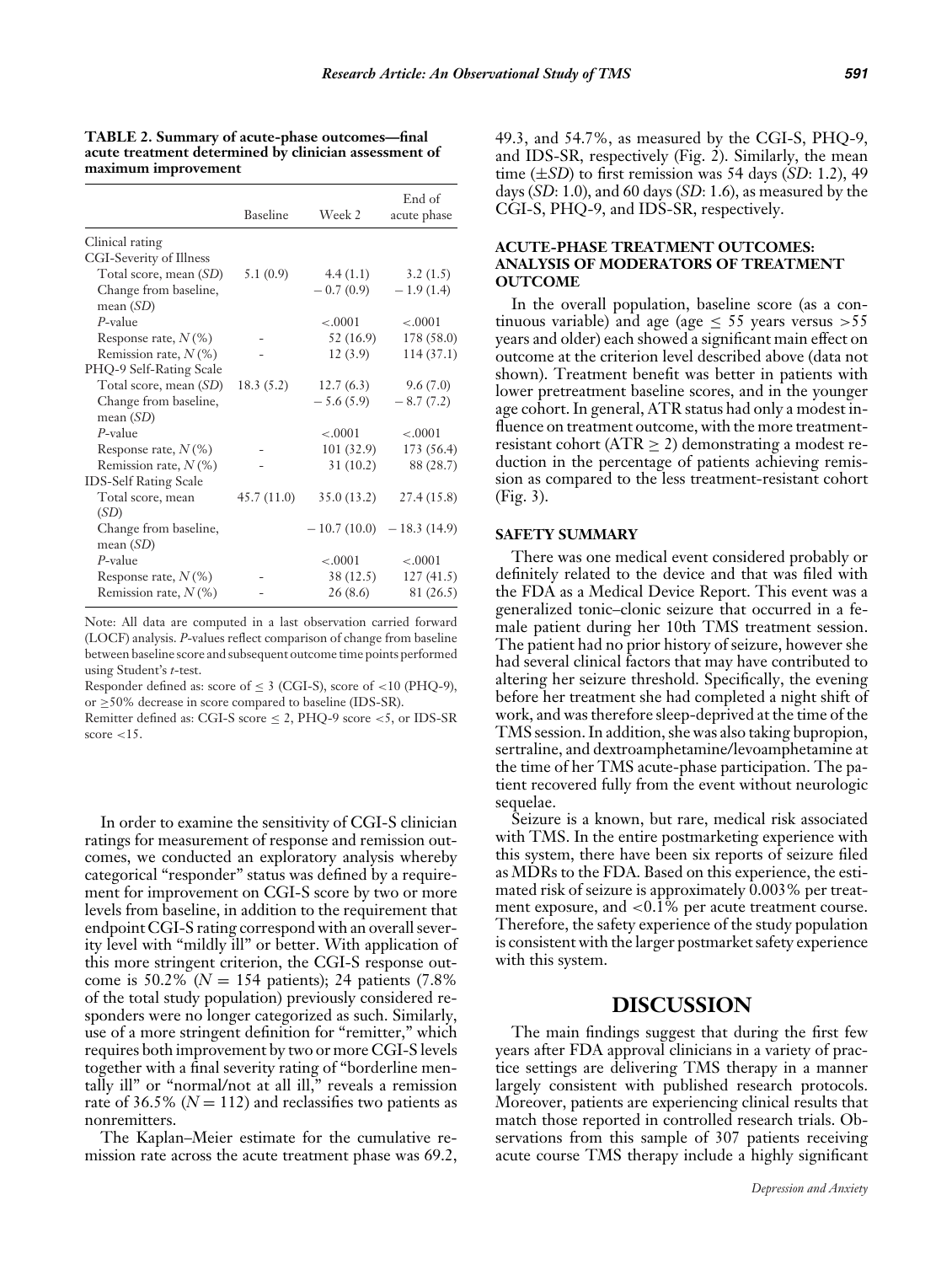

**Figure 2. Kaplan–Meier survival estimate of time to first remission (CGI-S, PHQ-9, and IDS-SR outcomes).**

improvement in depression severity at endpoint, alongside categorical response and remission rates consistent with efficacy outcomes seen in the open-label extension phase of two large sham-controlled studies.[26–30] Additionally, these data confirm that TMS therapy with the approved device for MDD is safe and well tolerated in a nonresearch population.

Naturalistic study results assist in bridging findings from the evidence obtained with more narrowly defined patient populations to the anticipated effects of a treatment when used on a larger scale in nonresearch patients. The application of stringent inclusion and exclusion criteria for generation of research samples in typical phase III clinical trials does not reflect the broader illness morbidity associated with depression and may overestimate the clinical outcomes that can be expected in routine practice. Retrospective analysis of the STAR\*D data done with the study population stratified according to conventional enrollment criteria for a phase III clinical trial found that the subset of patients meeting these criteria had relatively shorter durations of illness and lower rates of family history of substance abuse, prior suicide attempts, and anxious or atypical symptom features.<sup>[31]</sup> The subgroup of phase III research-level STAR\*D patients experienced more favorable outcomes compared to the remainder of the study population. Similarly, the patient sample described in the present report also have several clinical characteristics suggesting greater illness morbidity compared with the patients studied in the controlled trials of this device.<sup>[26, 28, 29]</sup> In particular, our naturalistic outcomes sample experienced a nearly fourfold higher incidence of prior inpatient psychiatric hospitalization for depression, and the average number of failed, adequate-exposure antidepressant trials was greater in this community sample than in the phase III research study population. Nevertheless, in contrast to the differ-

ential outcomes seen in the STAR\*D retrospective analysis noted above, it is striking that the outcomes here indicate that clinical benefit obtained with TMS treatment under conditions of general clinical use rivals that seen in the research setting.

Our exploratory analysis of potential moderators of TMS clinical outcomes showed few specific clinical characteristics that predicted a beneficial effect of treatment. Among these, patients who were younger and had a lower baseline symptom severity had a modestly better outcome; features that have been reported as positive moderators of antidepressant treatment in general.[23] In prior research studies, the level of antidepressant treatment resistance was a robust predictor of benefit from TMS treatment. Interestingly, in this population staging of antidepressant treatment resistance level using a validated method of assessment (ATR) revealed only a modest effect on acute outcome. In fact, 54% of the patients in the study population met criteria for resistance to more than one adequate antidepressant medication trial during the current illness episode, and patients who had failed a minimum of one adequate antidepressant trial were as likely to be TMS responders as those who had failed two or more trials in the current episode. Furthermore, the remission rate seen among patients with relatively "high" levels of pharmacoresistance was only slightly less than the remission rate for those with relatively "low" pharmacoresistance. In general, the benefits of TMS therapy appeared to be consistent across a range of clinical features including the presence of a comorbid anxiety disorder, or a history of prior psychiatric hospitalization.

The suggestion that TMS may be effective across a broad range of treatment resistance and illness morbidity is generally consistent with the larger body of controlled clinical trial evidence.<sup>[26,29]</sup> It is also worth noting that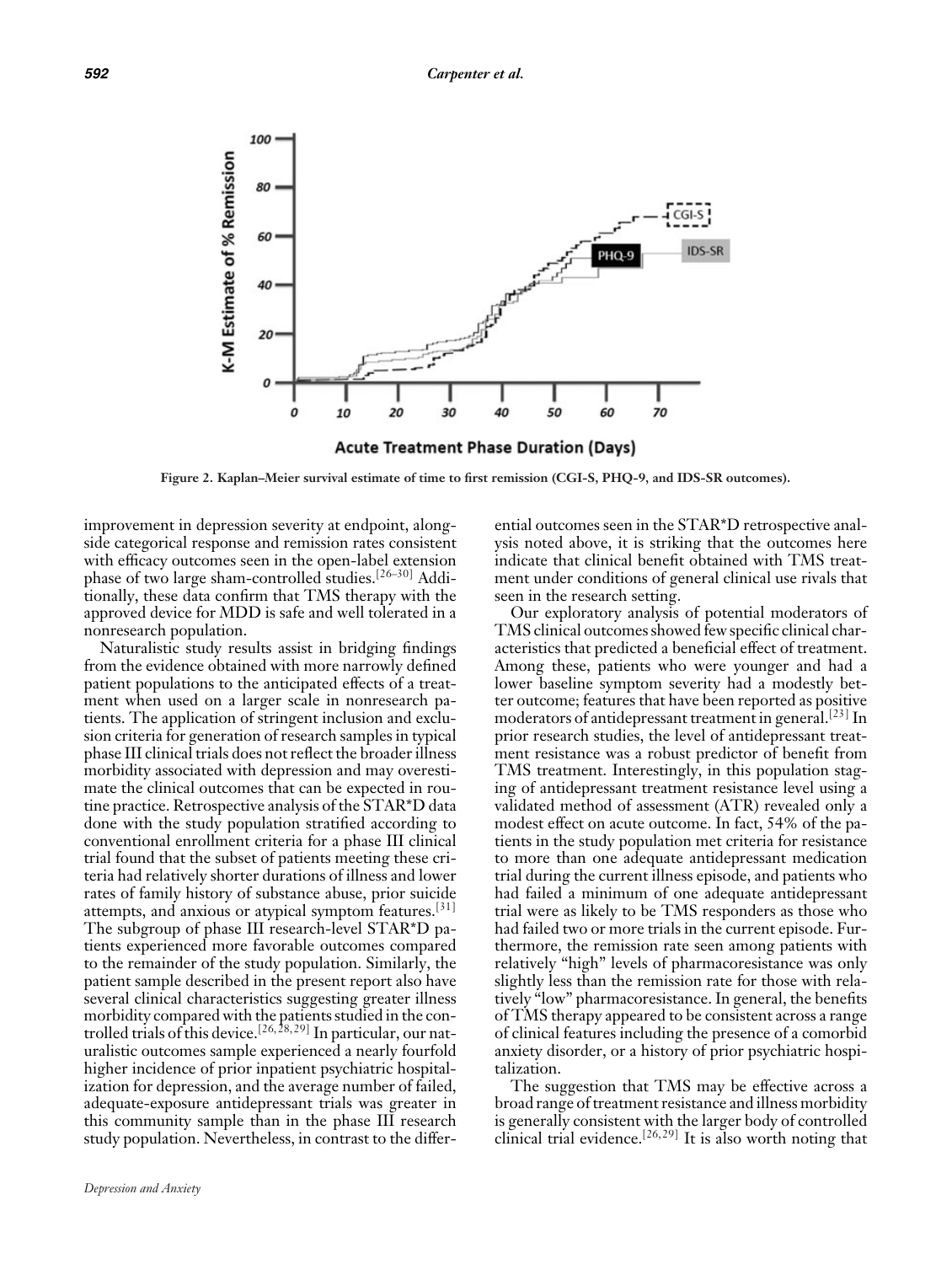

# **CGI-S Outcomes**

LOCF Analysis of intent-to-treat population Please see text for definitions of response, remission and treatment resistance level



# PHQ-9 Outcomes

LOCF Analysis of intent-to-treat population Please see text for definitions of response, remission and treatment resistance level

**Figure 3. (Continued on next page.) Categorical response and remission outcomes (CGI-S, PHQ-9, and IDS-SR)—stratified by baseline level of treatment resistance (low versus high).**

nearly all of the patients in this observational study continued on their previously ineffective antidepressant regimens during the acute course of TMS. The potential for an adjunctive benefit of TMS when used in combination with pharmacotherapy cannot be definitively answered by the present report.

Of considerable interest to both clinicians and reimbursement authorities is the question of the optimal treatment parameters for TMS therapy. Although preliminary uncontrolled studies point to accelerated onset of response and larger size effects associated with increased number of pulses per session<sup>[32, 33]</sup> and with a greater number of acute-phase treatment sessions,<sup>[10]</sup> the vast majority of patients in our sample were given a standard course of 30 treatments over 6 weeks, mirroring the protocol used in registration trials with this system. A small subset of patients (6.5%), who were characterized by the highest mean depression severity scores at baseline, ended their acute course of TMS therapy in 2 weeks or less (corresponding with a mean ± *SD* of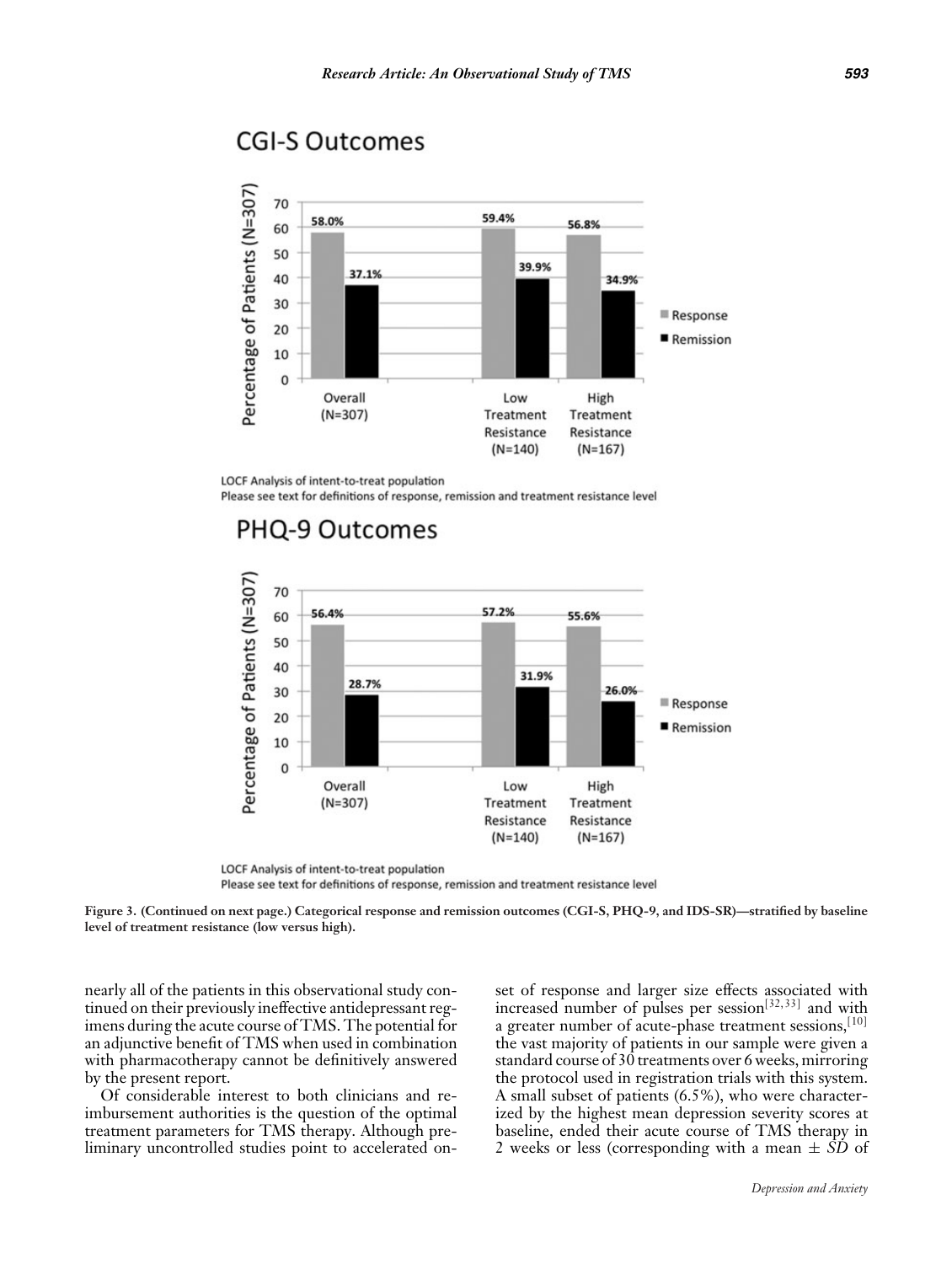

# **IDS-SR Outcomes**

LOCF Analysis of intent-to-treat population Please see text for definitions of response, remission and treatment resistance level



only 10.9  $\pm$  2 treatment sessions). There was no evidence of symptom worsening during TMS in this subset, but their categorical outcomes were inferior to those generated by other patients treated for at least 4 weeks. Unfortunately, the design of this study does not permit a complete understanding of the reasons for abbreviated treatment courses. Another minority subset (22%) of our sample, also characterized by relatively greater baseline depressive severity, was comprised of individuals treated beyond 6 weeks' duration. We speculate that this cohort reflects the clinical application of findings from published data demonstrating that an extension of the acute treatment phase may be beneficial for some patients with more difficult-to-treat illness courses,[27, 30] as there were no specific guidelines for treatment duration associated with this study protocol.

Most, but not all, of our sample were treated exclusively with TMS over the left prefrontal cortex. The exceptions we observed may signal early adoption by some psychiatrists of published TMS treatment protocols providing preliminary efficacy and safety data for sequential bilateral stimulation<sup>[34]</sup> or for switching to right-sided stimulation following nonresponse to leftsided treatment.<sup>[30]</sup> The inclusion of data from a few patients prescribed TMS despite pretreatment ratings of "borderline" or "mild" severity of illness likely reflects a variety of real-world scenarios (such as TMS treatment at the earliest threshold of depressive episode relapse, or initiation of TMS for targeting low-level residual or persistent symptoms) where a safe and effective nonpharmacological intervention outweighs the relative inconvenience and cost of the therapy. However, it is not possible to know how the availability of insurance reimbursement or financial resources accessible by patients to pay for their treatment impacted the treatment duration statistics gathered by this study (or the option to fully pursue what might be considered an "optimized" course of TMS therapy).

Finally, although not specifically designed to address questions about TMS tolerability, the high adherence rate (83%) and paucity of medically serious adverse events reported during this naturalistic study underscore the benign safety profile associated with the treatment. There was one case of seizure induction in this study. Comparison with data collected via postmarketing report leads us to conclude that the safety experience observed in this study cohort mirrors the safety experience of the larger general patient population treated with TMS therapy at the same time.

In conclusion, this naturalistic study observed clinical response and adherence rates similar to those reported in open-label clinical trials in research study populations. These data validate the TMS efficacy reported in published controlled trials, and further support TMS as an effective and well-tolerated therapy for those who have failed to benefit from antidepressant medication.

### **Financial Disclosures**

Linda L. Carpenter: *C-Path Institute (Board member); Abbott, Johnson&Johnson, Takeda, Hellcon (Consultant); NIMH, Cyberonics, Medtronic, NeoSync (Grant support); Neuronetics (Sponsored present study)*

Philip G. Janicak: *Neuronetics (Grant, Sponsored present study); Neuronetics (Consultant, Expert Testimony, Speaker); Cervel Neurotech (Grant)*

Scott Aaronson: *Neuronetics (Grant, Sponsored present study, Speaker); Genomind (Board member); Sunovion, Eli Lilly, Astra Zeneca (Speaker)*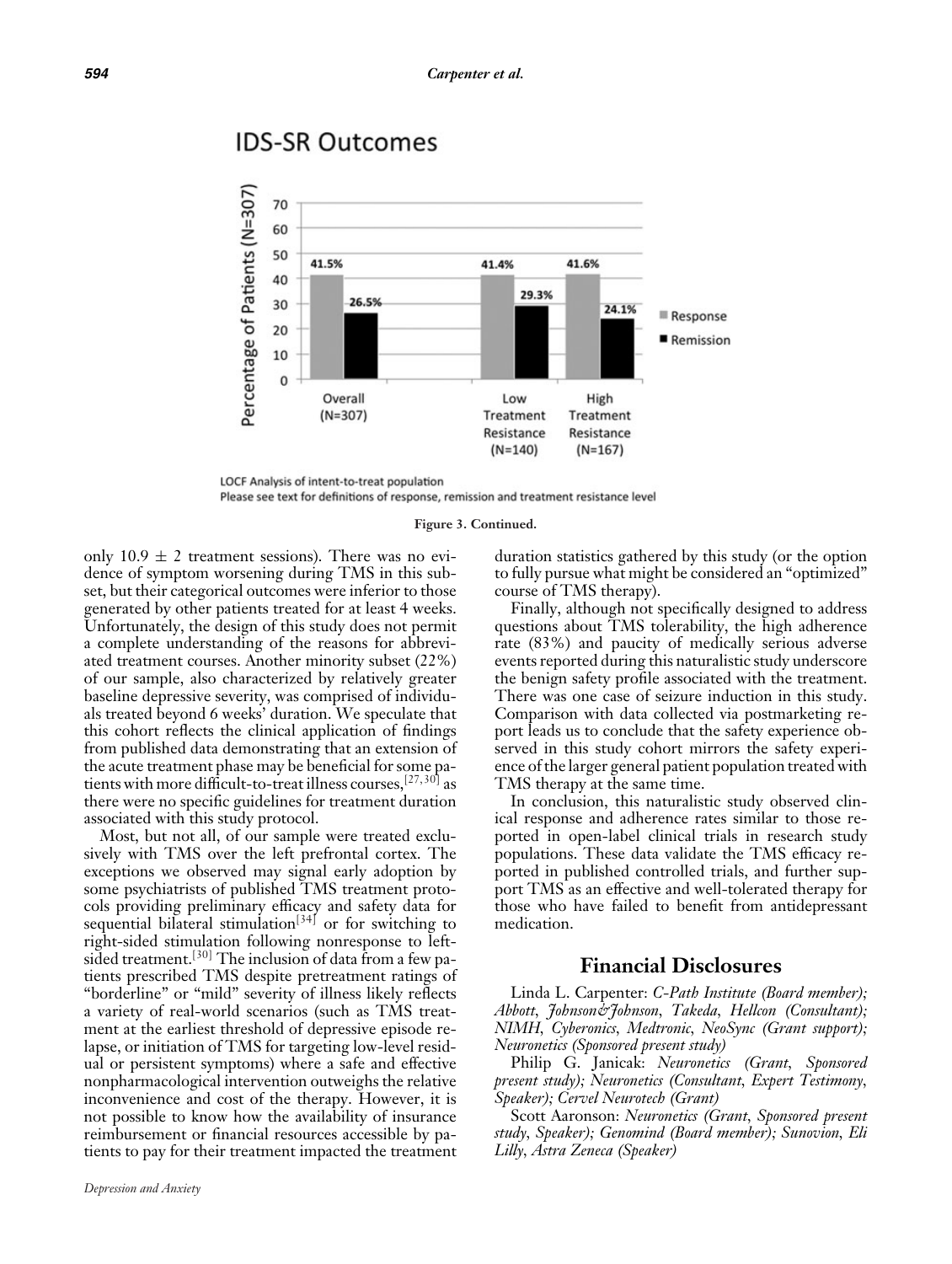Terrence Boyadjis: *Neuronetics (Grant, Sponsored present study, Speaker)*

David G. Brock: *Neuronetics (Employee, Stock options)*

Ian Cook: *Neuronetics (Grant, Sponsored present study); Pfizer, Bristol Myers Squibb (Board member); US Department of Justice, NIH (Consultant); Department of Defense (Unpaid consultant)*

David L. Dunner: *Neuronetics (Grant, Consultant, Sponsored present study); Eli Lilly, Pfizer, Cervel Neurotech, Jazz (Board member); Samiarabow (Consultant); Cyberonics (Grants); Astra Zeneca, Pfizer (Speaker)*

Karl Lanocha: *Neuronetics (Grant, Sponsored present study, Speaker)*

H. Brent Solvason: *Neuronetics (Grant, Sponsored present study)*

Mark A. Demitrack: *Neuronetics (Employee, Stock options); Johnson&Johnson (consultant)*

### **REFERENCES**

- 1. World Health Organization. (2008) The Global Burden of Disease, 2004 Update. Geneva, Switzerland: WHO Press. Available at: http://www.who.int/healthinfo/global\_burden\_disease/2004 \_rep ort\_update/en/index.html. Retrieved 28 December, 2009.
- 2. Kessler R, Berglund P, Demler O, et al. The epidemiology of major depressive disorder: results from the National Comorbidity Survey Replication (NCS-R). JAMA 2003;289(23):3095– 3105.
- 3. Rush AJ, Trivedi MH, Wisniewski SR, et al. Acute and longer-term outcomes in depressed outpatients requiring one or several treatment steps: a STAR\* D report. Am J Psychiatry 2006;163:1905–1917.
- 4. Janicak PG, O'Reardon JP, Sampson SM, et al. Transcranial magnetic stimulation (TMS) in the treatment of major depression: a comprehensive summary of safety experience from acute and extended exposure and during reintroduction treatment. J Clin Psychiatry 2008;69(2):222–232.
- 5. Guse B, Falkai P,Wobrock T. Cognitive effects of high-frequency repetitive transcranial magnetic stimulation: a systematic review. J Neural Transm 2010;117:105–122.
- 6. Aarre TF, Johansen JB, Kjonniksen I, et al. Efficacy of repetitive transcranial magnetic stimulation in depression: a review of the evidence. Nord J Psychiatry 2003;57:227–232.
- 7. Allan CL, Herrmann LL, Ebmeier KP. Transcranial magnetic stimulation in the management of mood disorders. Neuropsychobiology 2011;64:163–169.
- 8. Burt T, Lisanby SH, Sackeim HA. Neuropsychiatric applications of transcranial magnetic stimulation: a meta analysis. Int J Neuropsychopharmacol 2002;5:73–103.
- 9. Couturier J. Efficacy of rapid-rate repetitive transcranial magnetic stimulation in the treatment of depression: a systematic review and meta-analysis. J Psychiatry Neurosci 2005;30(2):83–90.
- 10. Gross M, Nakamura L, et al. Has repetitive transcranial magnetic stimulation (rTMS) treatment for depression improved? A systematic review and meta-analysis comparing the recent vs. the earlier rTMS studies. Acta Psychiat Scand 2007;116:165– 173.
- 11. Herrmann L, Ebmeier K. Factors modifying the efficacy of transcranial magnetic stimulation in the treatment of depression: a review. J Clin Psychiatry 2006;67:1870–1876.
- 12. Holtzheimer PE, et al. A meta-analysis of repetitive transcranial magnetic stimulation in the treatment of depression. Psychopharmacol Bulletin 2001;35:149–169.
- 13. Kozel FA, George MS. Meta-analysis of left prefrontal repetitive transcranial magnetic stimulation to treat depression. J Psychiatric Prac 2002;8:270–275.
- 14. Lam RW, Chan P, Wilkins-Ho M, et al. Repetitive transcranial magnetic stimulation for treatment-resistant depression: a systematic review and meta-analysis. Canad J Psychiatry 2008;53(9):621– 631.
- 15. Loo C, Mitchell P. A review of the efficacy of transcranial magnetic stimulation (TMS) treatment for depression, and current and future strategies to optimize efficacy. J Aff Disorders 2005;88:255– 267.
- 16. Martin JLR, Barbanoj MJ, Schlaepfer TE, et al. Transcranial magnetic stimulation for treating depression (review). Cochrane Library 2003;(4)
- 17. McNamara B, Ray JL, Arthurs OJ, et al. Transcranial magnetic stimulation for depression and other psychiatric disorders. Psychol Med 2001;31:1141–1146.
- 18. Schutter DJLG. Antidepressant efficacy of high-frequency transcranial magnetic stimulation over the left dorsolateral prefrontal cortex in double-blind sham-controlled designs: a meta-analysis. Psychol Medicine 2009;39:65–75.
- 19. Slotema CW, Blom JD, Hoek HW, Sommer IEC. Should we expand the toolbox of psychiatric treatment methods to include repetitive transcranial magnetic stimulation (rTMS)? A Metaanalysis of the efficacy of rTMS in psychiatric disorders. J Clin Psychiatry 2010;71(7):873–884.
- 20. Sackeim HA. The definition and meaning of treatment-resistant depression. J Clin Psychiatry 2001;16:10–17.
- 21. Bandelow B, Baldwin DS, Dolberg OT, Andersen HF, Stein DJ. What is the threshold for symptomatic response and remission for major depressive disorder, panic disorder, social anxiety disorder, and generalized anxiety disorder. J Clin Psychiatry 2006;67:1428– 1434.
- 22. Katzelnick DJ, Duffy FF, Chung H, Regier DA, Rae DS, Trivedi MH. Depression outcomes in psychiatric clinical practice: using a self-rated measure of depression severity. Psychiatric Services 2011;62(8):929–935.
- 23. Kornstein SG, Schneider RK. Clinical features of treatmentresistant depression. J Clin Psychiatry 2001;62(Suppl 16):18– 25.
- 24. Rush AJ, Wisniewski SR, Warden D, et al. Selecting among second-step antidepressant medication monotherapies: predictive value of clinical, demographic, or first-step treatment features. Arch Gen Psychiatry 2008;65(8):870–881.
- 25. Berlanga C, Heinze G, Torres M, Apiquian R, Caballero A. Personality and clinical predictors of recurrence of depression. Psychiatric Services 1999;50(3):376–380.
- 26. O'Reardon JP, Solvason HB, Janicak PG, et al. Efficacy and safety of transcranial magnetic stimulation in the acute treatment of major depression: a multi-site randomized controlled trial. Biol Psychiatry 2007;62:1208–1216.
- 27. Avery DH, Isenberg KE, Sampson SM, et al. TMS in the acute treatment of major depression: clinical response in an open-label extension trial. J Clin Psychiatry 2008;69(3):441–451.
- 28. Demitrack MA, Thase ME. Clinical significance of transcranial magnetic stimulation (TMS) in the treatment of pharmacoresistant depression: synthesis of recent data. Psychopharmacol Bulletin 2009;42(2):5–38.
- 29. George MS, Lisanby SH, Avery D, et al. Daily left prefrontal transcranial magnetic stimulation therapy for major depressive disorder a sham-controlled randomized trial. Arch Gen Psychiatry 2010;67(5):507–516.
- 30. McDonald WM, Durkalski V, Ball ER, et al. Improving the antidepressant efficacy of transcranial magnetic stimulation: maximizing the number of stimulations and treatment